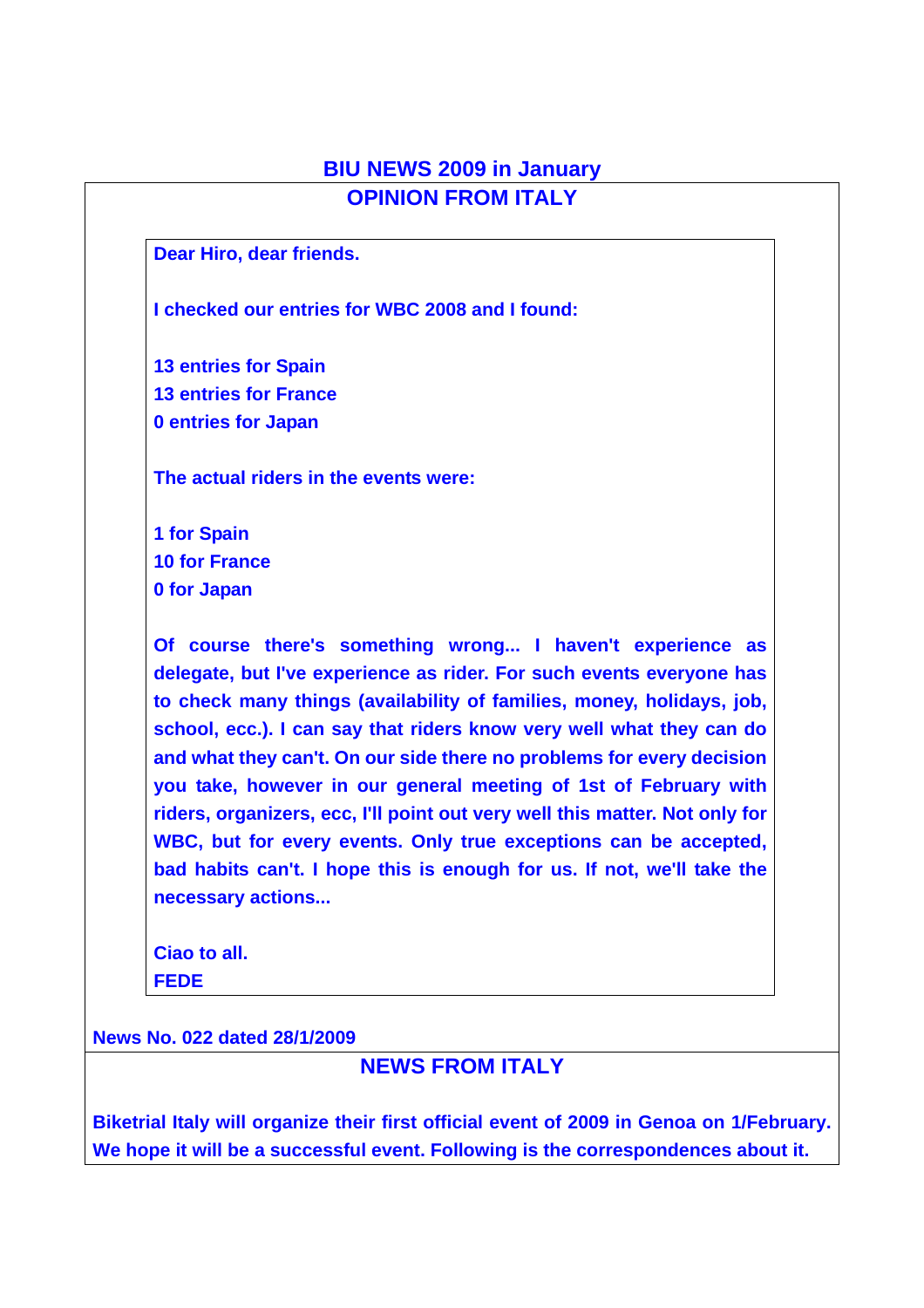**Konnichiwa Hiro. Ahoj Libor.** 

**On Sunday 1st of February in Genoa we're going to have the 1st Italy official event 2009.** 

**We're organizing a meeting with all BikeTrial connections (organizers, riders, observers, fans, families, ecc) in order to present the updated italian regulations 2009 and all news related to italian BikeTrial (new site, European Cup, ecc.). At the end of meeting we'll do a lunch and a practical explanation of new rules and a training with all riders just for fun. About this subject I ask you this:** 

**1 (Hiro?): I want to set into our italian regulations 2009 the changements of BIU technical 2009, so my question is: will the BIU rules 2009 get out before 1.2.2009? If not, could you revert me the last unofficial changements about rules B1, B2, B3, B4, B5? In this way I'll anticipate unofficially the future changements, and I'll set them officially after the BIU technical regulations 2009. Sorry for this request, but I've missed the relative BIU news files.** 

**2 (Hiro or Libor): We'd like to have a little message from you in order to revert it to all participants about what BIU/EBU expect from italy, prespectives for 2009 and/or 2010, and everything you want to tell to italian movement.** 

**At disposal for any comments or remarks from your side.** 

**Ciao. FEDE ( www.biktrialitalia.it )** 

**PS: after the event, we'll set all into internet of course :) Dear Fede,** 

**About your request 1:** 

**Normally we send new version in the late of February or beginning of March by CD. Before sending it, I usually fly to Barcelona to have**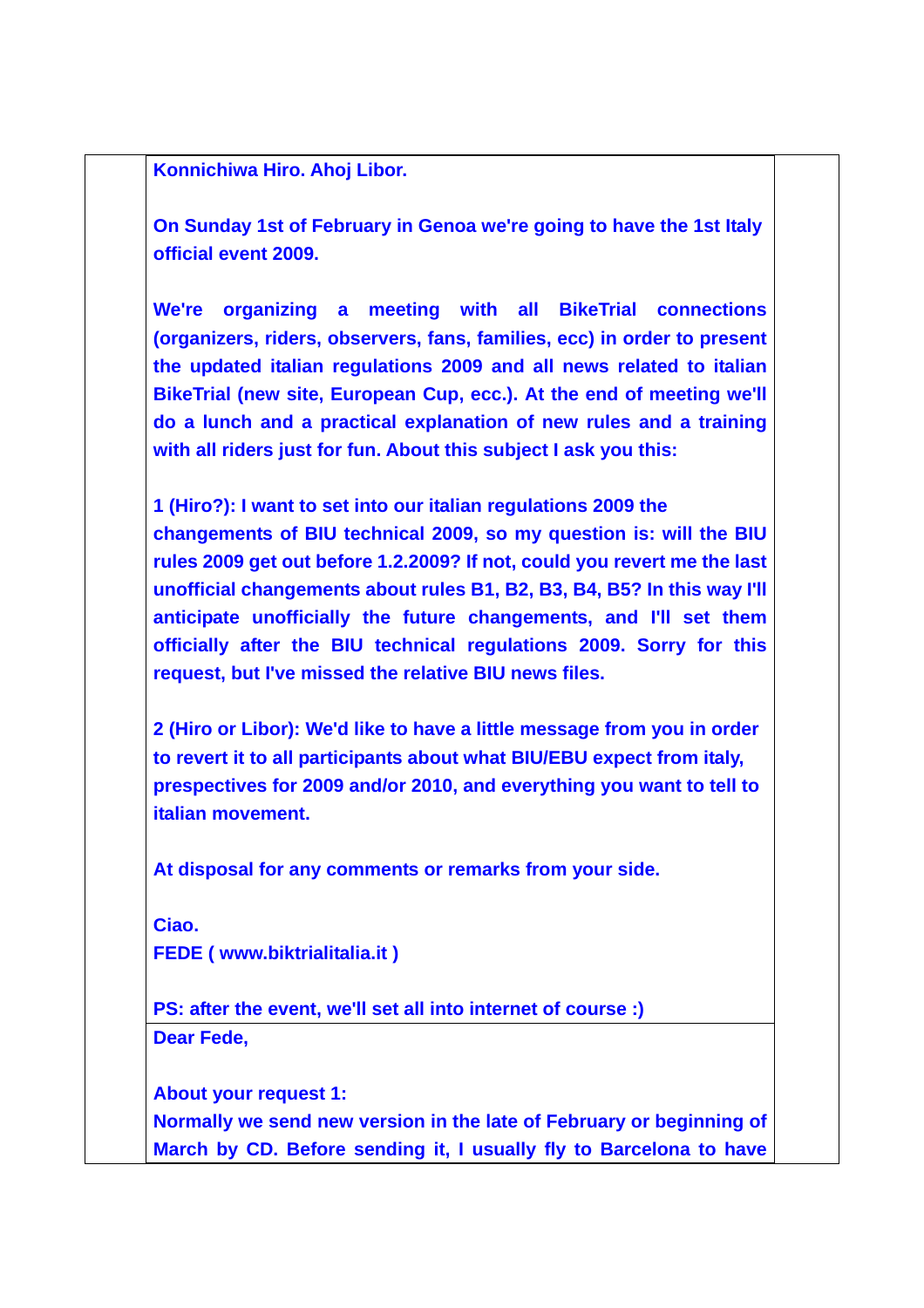**meeting with Mr. Pi (our sport director) and get his consensus about changing. That is a process I took and I need one or tow months more before issue it. The left matter is ENTRY FEE (A-1, A-2 and A-4) for WBC. In the news in December, I suggested the price between 20 to 50 Euros, and the participants should pay it for each event. I have not received any answer and I am still waiting. I hope we could finish this matter as soon as possible. Any way, now you almost know about what rules will be changed for this year thorough BIU news. And about the penalization rules are already finished. I will send you the rules (may be not complete but I will extract Art 12 and some other part from International Technical Rules 2009 mod. 018) before your event.** 

**About your request 2:** 

**There will be no problem to send you my message for the participants of the event. I am sure Libor is the same.** 

**Sincerely yours,** 

**Hiro** 

**OK. I've understood the process now. Thanks for your reply and I wait for articles and message. If you have problems or delegates, no worries. It's just to anicipate all information into meeting and completeness but, if it's not possible, we'll inform by site and mailing list when everything will be official.** 

**Thanks.** 

**FEDE** 

**Dear Fede,** 

**Thanks for your understanding.** 

**Sincerely yours,** 

**Hiro** 

**Musil Libor ha scritto:** 

**Buon giorno Federico,**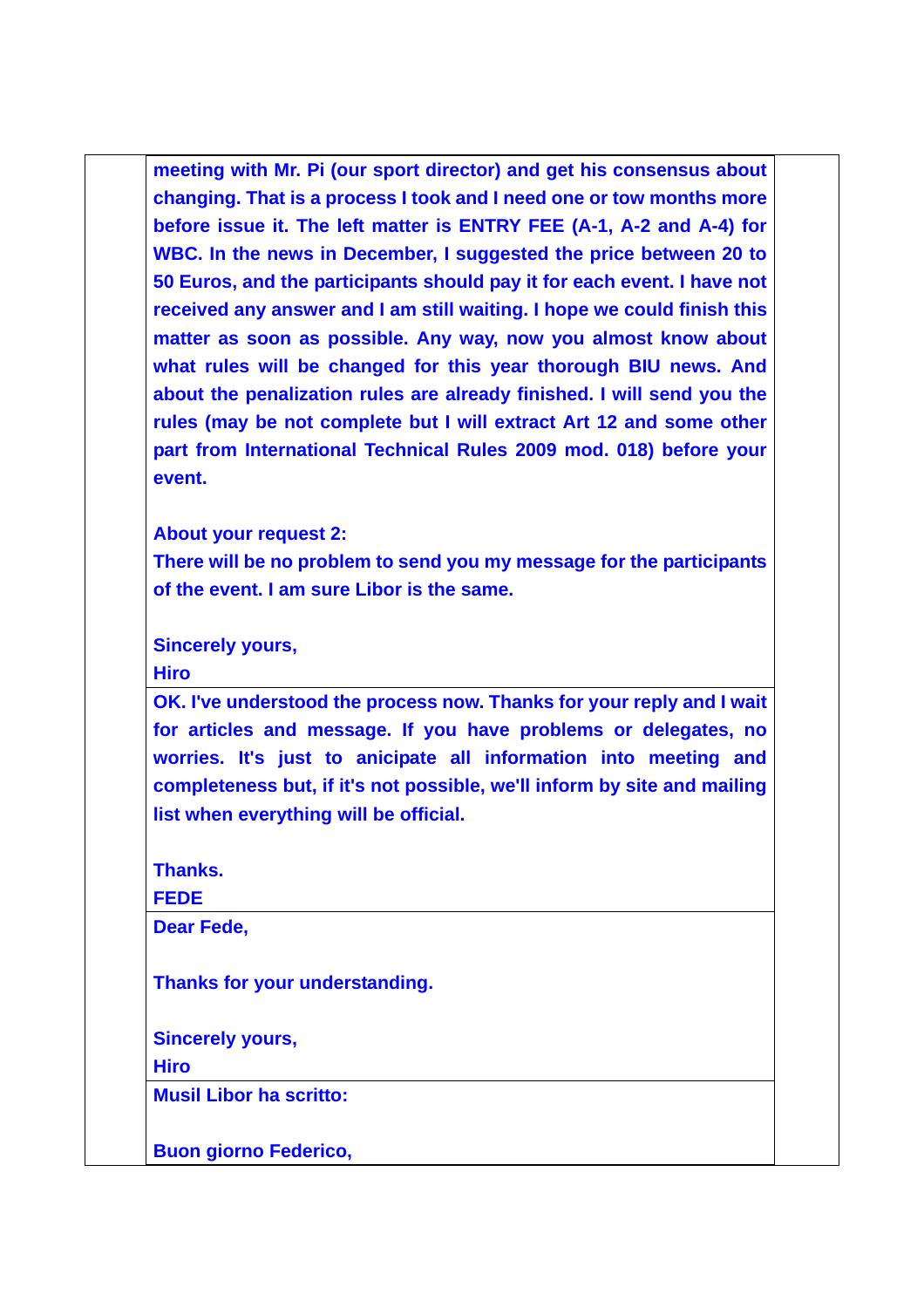**Thank you very much for your e-mail where you were asking for our expectations. Of course, we have a lot of expectations from your country especially we have very promising future there connected with you as an active and responsible delegate. For this year it has to be confirmed by a very good organization of the European cup 2009 in Italy and we are ready to help you any way for the best result which can give you many opportunities for the future.** 

**The opportunities and challenges for you are for example: To increase number of your national riders To play an important role in our international community To become a member of EBU with the right to vote To organize the European championship To organize the World championship** 

**And I hope and I wish you will be happy in this position and will get your personal satisfaction.... EBU committee is going have meeting at the beginning of February and we will speak again more seriously about our member countries and create our working plan for following two years. Our international events in 2009 are very important topic of our February meeting. We will keep you very well informed about everything what is important for your work and for Italian BikeTrial. I hope you will also have a good success during your meeting with riders, parents and fans and you will have a good and successful year 2009. If you need our assistance please do not hesitate to contact us anytime. Looking forward to our cooperation and with the best regards.** 

**Libor** 

**Dear Libor.** 

**Thanks for this message. I'll translate it and I'll attach a copy into the documentation that we'll do to all participants. It's important that people feel involved "into BikeTrial".**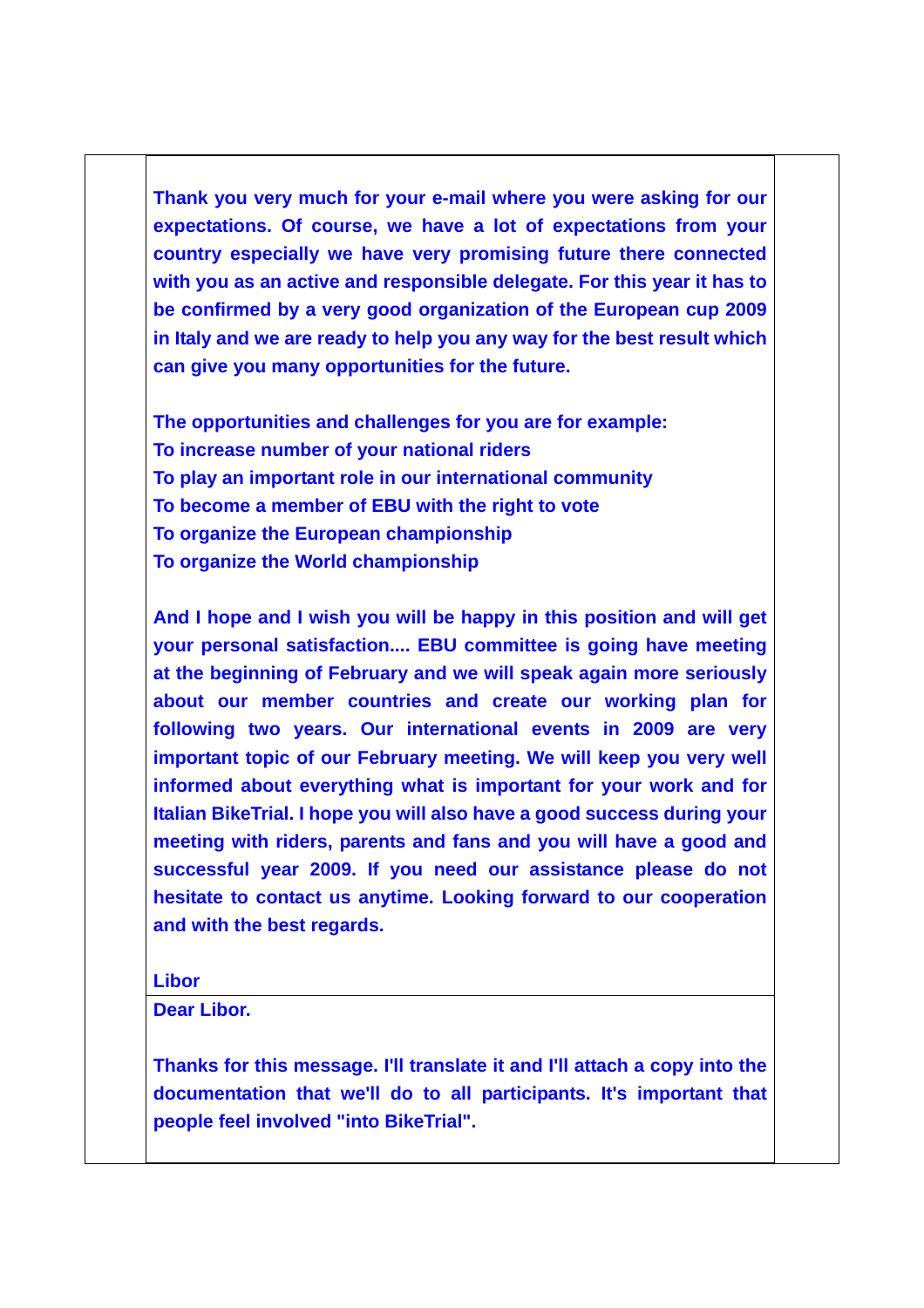**Ciao to all.** 

**FEDE** 

### **MESSAGE FROM BIU FOR THE EVENT**

**Dear Sport friends in Italy,** 

**We BIU and all countries are very happy to know that Biketrial Italy made a news start with Federico and a lot of supporters (riders, families, staff and organizations). Italy was one of the leading countries of Biketrial before, and there were many good riders. Now it is the time to change the situation. We BIU hope glowing of young riders with BIketrial Italy and a lot of your success in the future. Also hoping to see many Italian riders in the WBC 2009.** 

**Sincerely yours, Hiroshi Hirano BIU PRESIDENT**

**News No. 022 dated 28/1/2009**

## **NEWS FROM CHINA**

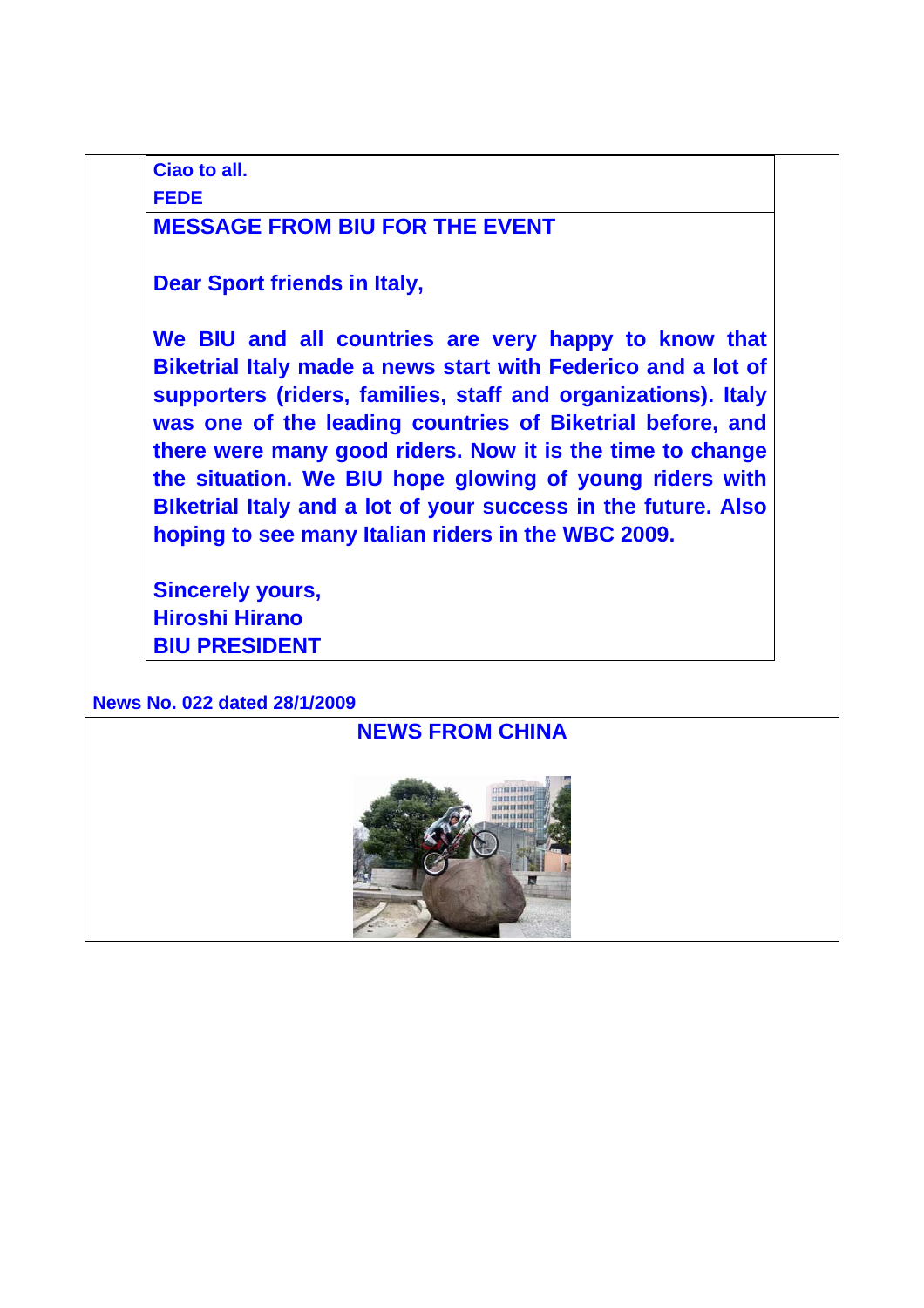#### Dear Hiro

On 26 Jan., the 1st Day of Chinese Lunar New Year, China BikeTrial riders have a practice to celebrate "The Year of the Ox" and prepared for the new season. Some pictures as below:

http://www.xbreaker.com/ArticleShow.asp?ArticleID=2326

Best Regards

Jason

#### News No. 021 dated 27/1/2009

## **OPINION FROM SPAIN**

Dear Hiro,

25€ fee is right for Spain.

Whether this fee should or not being paid with the entry list (far before the competition), will it "avoid" strongly enough the "disparition" of some riders? First time will tell (2009). Fine could be a solution for second time (2010)...

Many thanks.

Màrius Mollà marius.molla@feedbackground.com + 34 619 76 28 70

#### News No. 020 dated 26/1/2009

#### **REQUEST FROM EBU**

Dear Hiro,

Thank you very much for regularly sending the BIU News. I always put it on our website. I would like to ask you if you could add to the BIU News the letters from the communication between the EBU and the Italian delegate (I am enclosing the letters). We are glad that the BikeTrial grows in Italy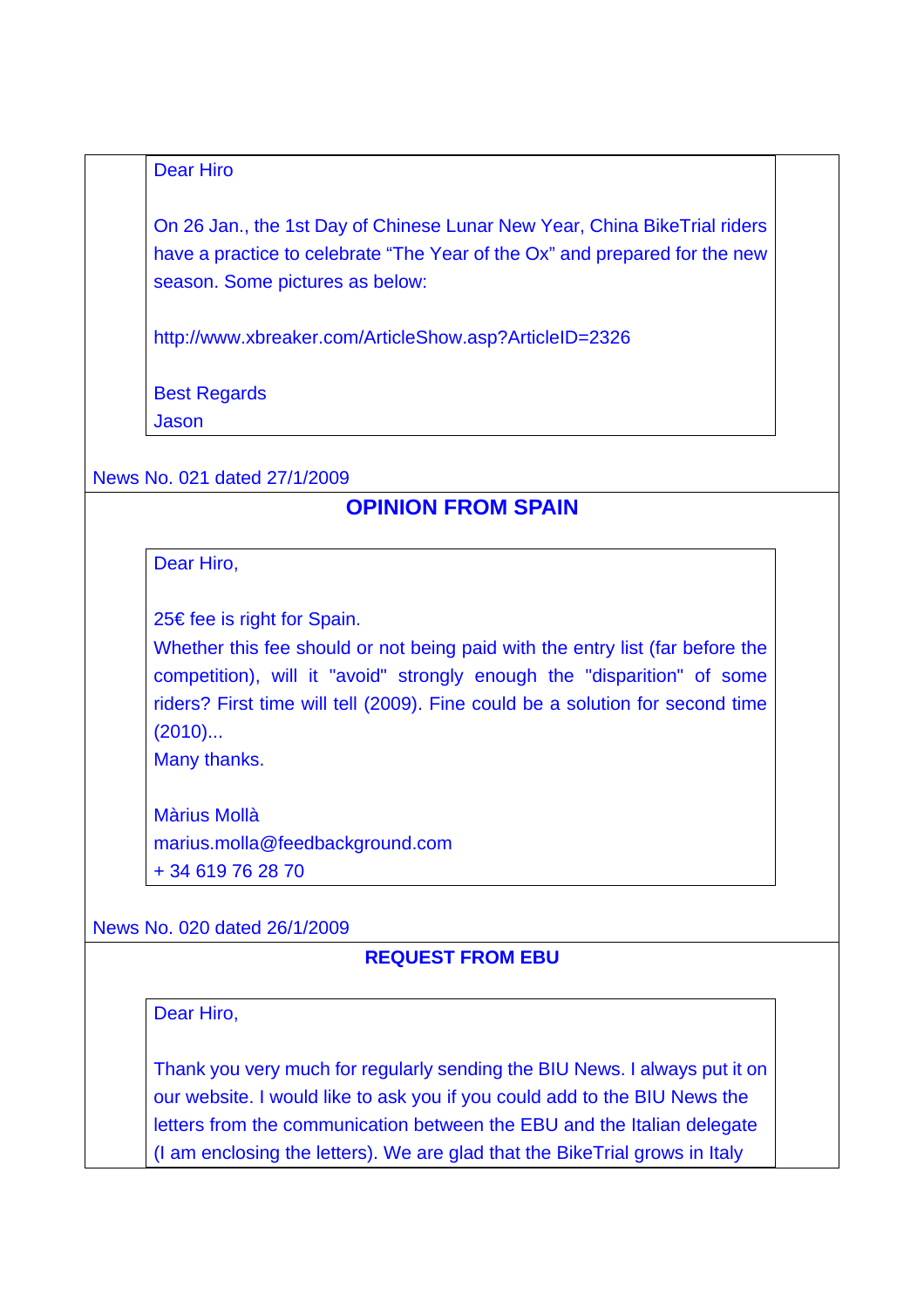now and we are enjoying preparing the event for this year in Italy. We would like to give support to the organizers for their effort. Many riders and BikeTrial people read your BIU News, so I would like to request your publishing the letters. It will be a great help from you. In advance I thank you for your help and I´m looking forward to your answer.

Sincerely yours,

Anna

News No. 019 dated 25/1/2009

# **A POINT FROM BRIAN**

#### Dear Hiro

I think that there is a lack of response from European Delegates on the WBC Entry Fee issue due to the fact that there is no BIU World Round in Europe this year (for the first time since the days of Trialsin). I agree the introduction of Entry Fees for the World Rounds of €25, but as Roger has said, this still does not solve the problem of riders not coming to the competitions having already entered. Perhaps those riders who fail to take part, having entered, should be asked to pay a "fine" to the organizers and their NBU, if they do not produce a GENUINE reason for not arriving for the event. If the fine is not paid, then their licence could be withdrawn for - for example - a month or similar. I can see also, that income to the BIU will be minimal this year due to lack of World events. With very few organizers in Europe together with the world financial crisis, our sport will be hit very hard indeed. One advantage for BikeTrial UK is that our Pound Sterling is very weak right now against the Euro, so we hope to see many riders from mainland Europe entering the 3rd European Cup event in September!

Brian Matthews

News No. 018 dated 25/1/2009

# **BIU 2008 DVD ARRIVED TO CHINA**

We have tried to send the DVD again to China and this time it has arrived to Jason.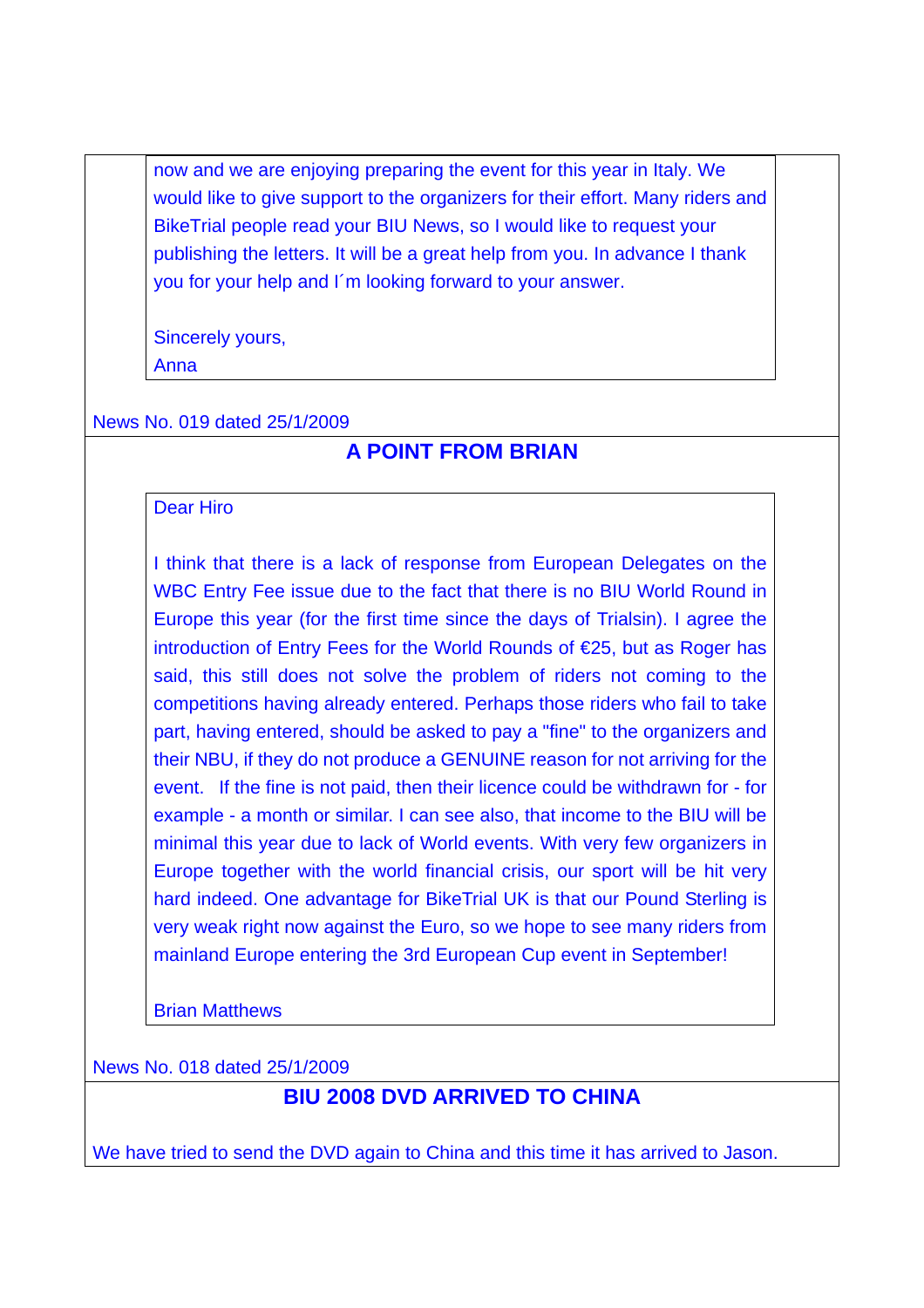### Dear Hiro

I have received BIU DVD (volume 2, 3, 4, I think volume 1 is China so no need to send), thank you very much.

Best Regards

**Jason** 

Dear Jason,

Yes, it is. It is nice to know what the other countries doing by visual. I hope you will enjoy the DVD.

Sincerely yours,

**Hiro** 

Dear Hiro

All video are very nice, I will introduce it to China riders. Thanks a lot.

Best Regards

Jason

### News No. 017 dated 24/1/2009

### **ANGELINA**

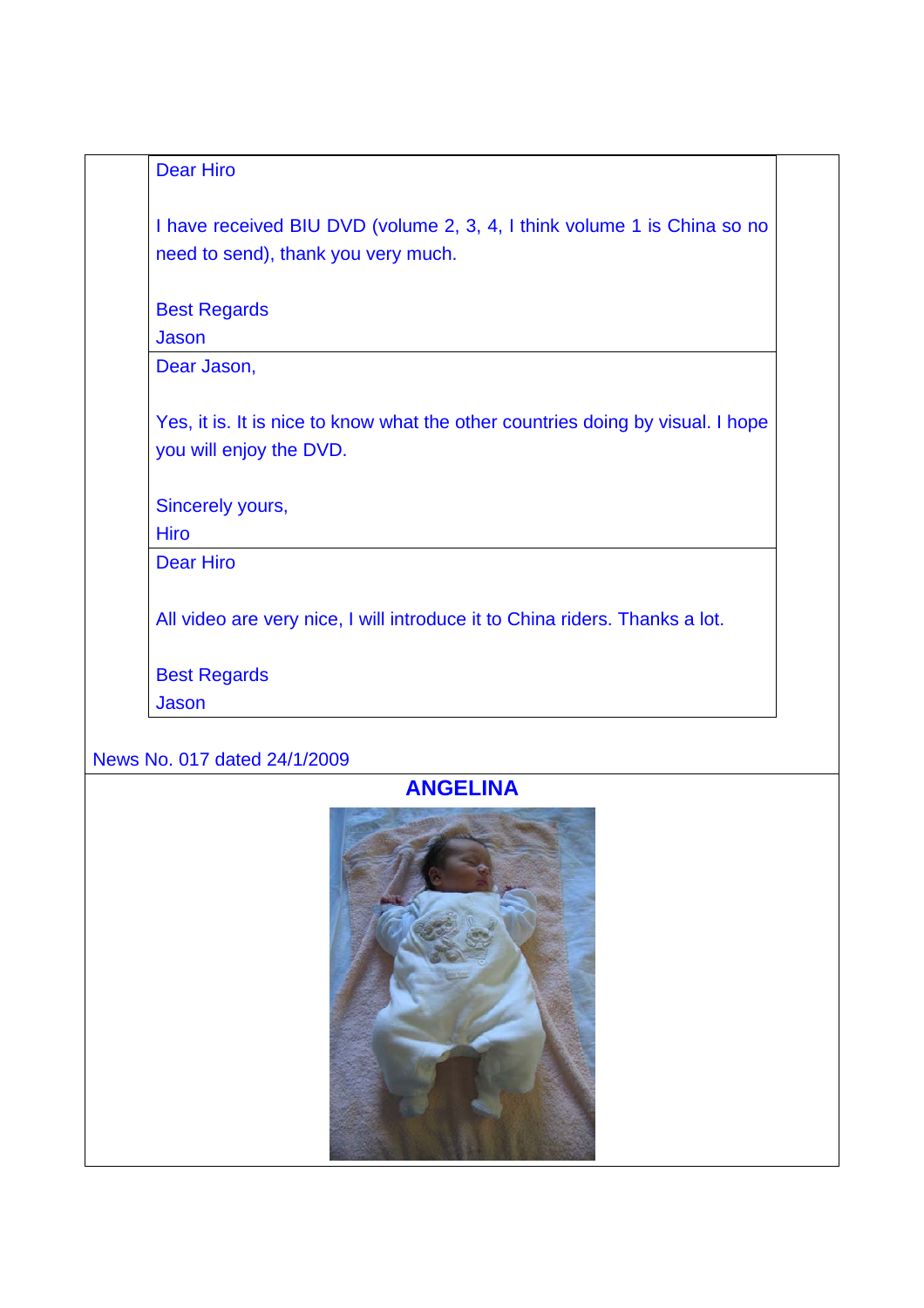One of our best Biketrial riders, Thierry Klinkenberg (11 times Belgium Champion/2 times vice World champion/1 time World champion) and Maria got their first baby on 19/January (18:43/3,192g/51cm). Her name is Angelina. Congratulations Thierry and Maria!!! Is she looks like father or mother? However Angelina will be beautiful coz she has a handsome dad and a charming mam. Following is his new website. Please check!

> www.trial-show.com www.thierryklinkenberg.com

#### News No. 016 dated 23/1/2009

### **OPINION FROM SWEDEN**

#### Dear Hiro.

I agree with 25€ as starting fee. That also puts some pressure on the organizer to make a good event, If you have to pay to compete you expect that everything is very well prepared for the hole event. I don't think that we have solved the problem that started this forum. What to do with people that are entered to the competition and not arrive?

Sincerely yours Roger Bäckgren Biketrial Sweden BIU/EBU Delegate

Dear Roger,

Thanks for your mail. It is a good point that the organizer will have more responsibility to make better event with it. The fee should be collect by the each delegate (or NBU) of the country (Not paying one by one from participants at the license control of the event) when delegates (or NBU) receive the entry. The fee should be paid to the delegate of host country before the first Jury meeting. (In case if the delegate does not attend the event and only rider(s) will go to the event, The rider (or the leader of riders) should bring it to the event.

Sincerely yours,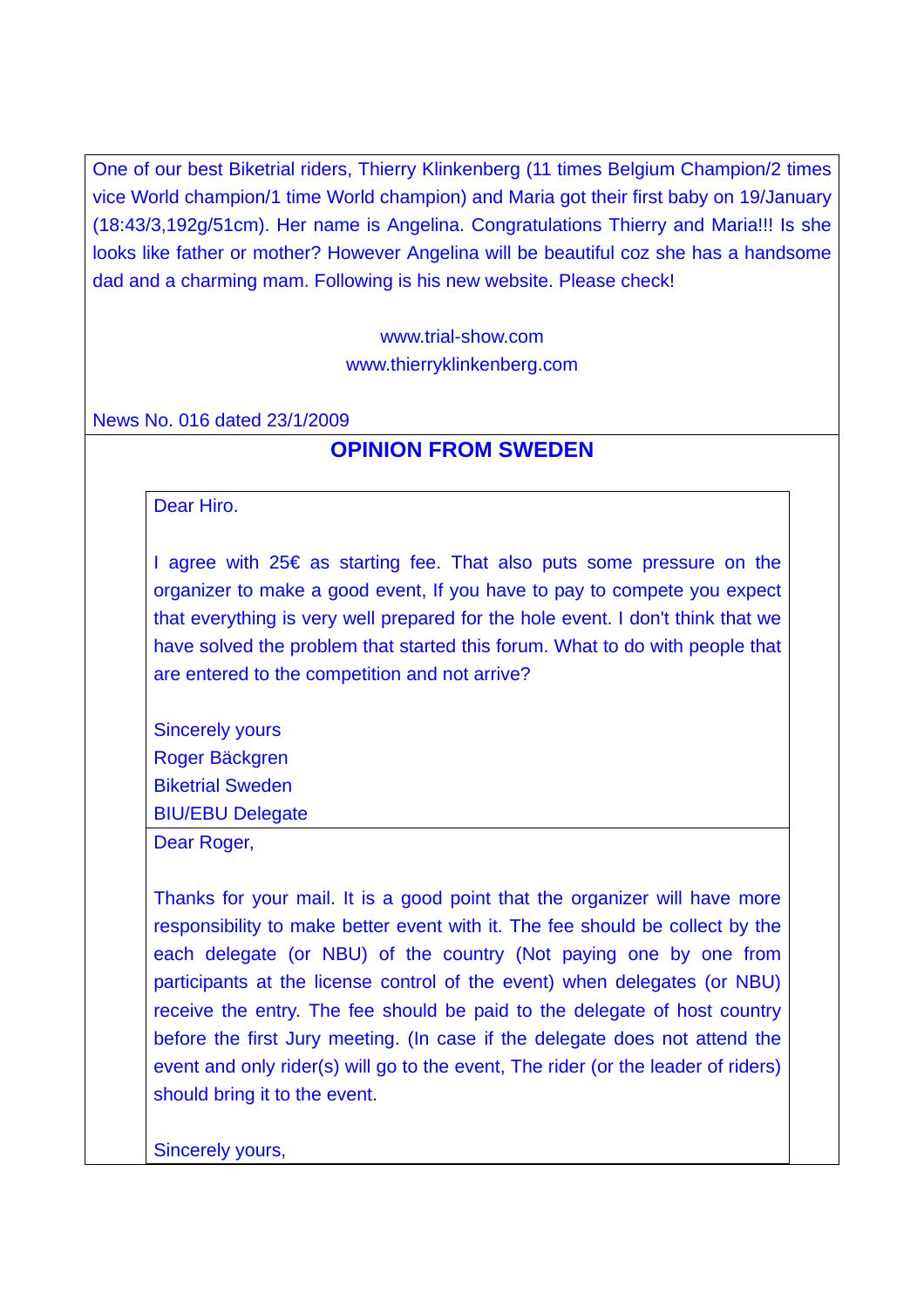Hiro

News No. 016 dated 23/1/2009

# **ENTRY FEE**

We have no response about ENTY FEE of WBC except China. We think 25 Euro is easier to understand (10 Euro for the organizer. 10 Euro for the host NBC & 5 Euro for BIU). We will wait for your opinions till this weekend (on 24/Jan).

News No. 015 dated 22/1/2009

## **FINANCIAL MATTER**

Financial report 2008 was sent to Brian from Hiro and Brian is checking it now. Following is the correspondences of them.

| <b>Dear Hiro</b>                                                                                                                                              |
|---------------------------------------------------------------------------------------------------------------------------------------------------------------|
| OK, thanks. I will wait to see the financial report soon.                                                                                                     |
| Regards,                                                                                                                                                      |
| <b>Brian</b>                                                                                                                                                  |
| Dear Brian,                                                                                                                                                   |
| I am going to send you 2008 financial report.                                                                                                                 |
| Sincerely yours,                                                                                                                                              |
| <b>Hiro</b>                                                                                                                                                   |
| <b>Dear Hiro</b>                                                                                                                                              |
| Many thanks for sending the Financial Report.                                                                                                                 |
| Sincerely,                                                                                                                                                    |
| Brian.                                                                                                                                                        |
| Dear Brian,                                                                                                                                                   |
| I think loosing Japan round will be a serious problem for our budget. I will try to<br>make it and also find more events in 2010. Supporting Canada and China |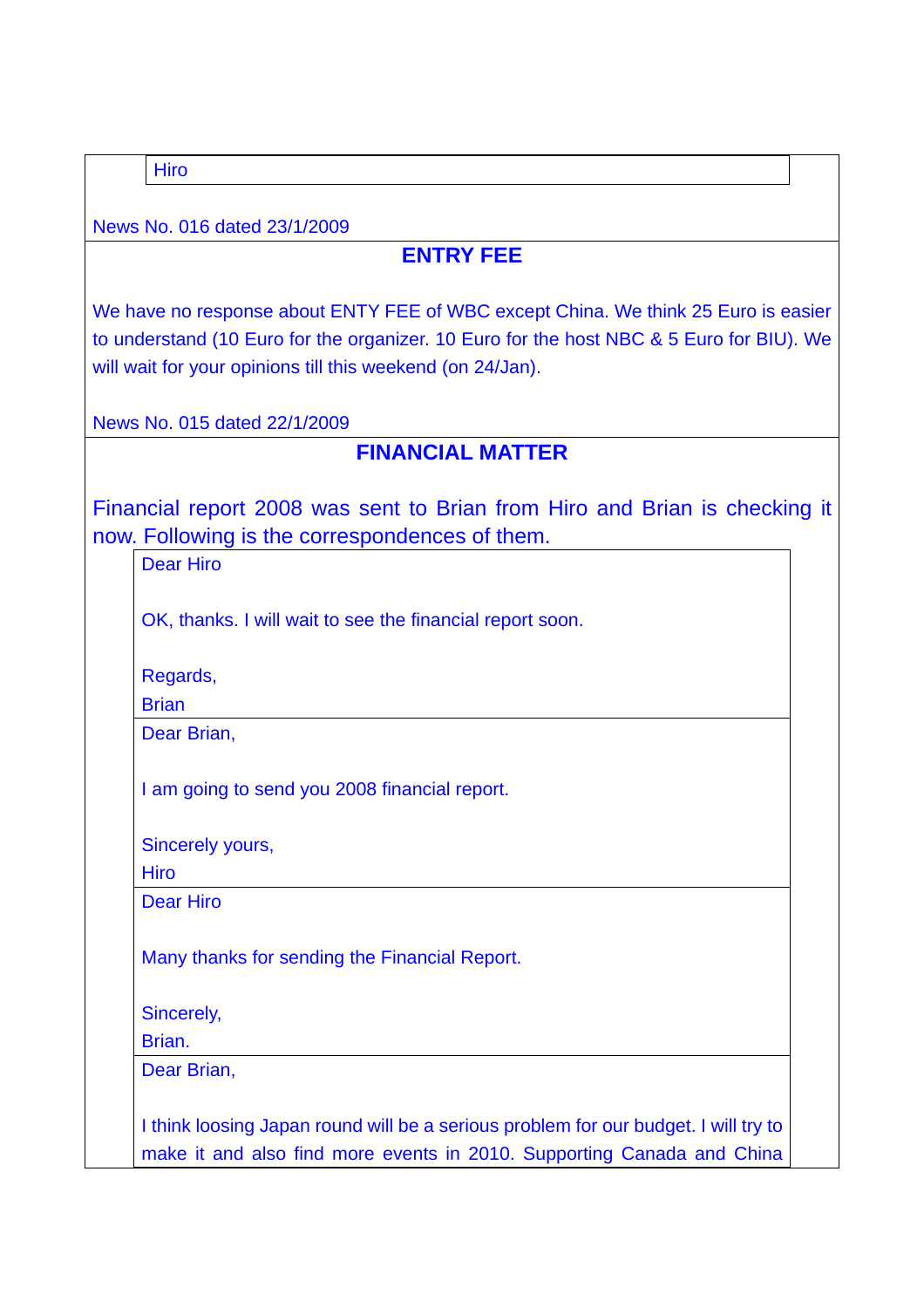events in 2008 were necessary investment for our future. And the results are we got WBC in China and NABC in Canada this year. NABC will be possible to step up to WBC in the near future. (It is possible to be WBC in 2010).

Sincerely yours, **Hiro** 

#### News No. 014 dated 21/1/2009

### **COMMENT FROM BRIAN**

#### Dear Hiro

Regarding the proposed financial support for the Canadian events in August this year, I cannot agree without knowing the present state of the BIU accounts. It appears that I am the BIU treasurer IN NAME only and I have not seen a copy of the full accounts for many years! Therefore I am not in a position to agree or disagree with your proposal to part fund the Canadian event/s. Perhaps an agreement could be made that if the BIU supports the competition in Canada this year, they should organize a World Championship Round in 2010.

BikeTrial UK will be meeting at the ACU Headquarters on January 31st for the Annual General Meeting. You will be informed of the decisions made at the meeting within a few days thereafter.

Regards,

Brian Matthews

Dear Brian,

I have been showing our financial report every year since 1993 to 2003. After that, I showed you it in 2007 only. But it was just lack of chances. Because we do not meet together at the BIU meeting for some reasons of both. Any way, you will get our financial report soon. No problem.

Mike is trying his best and that's why he decided to host NABC this year cooperation with Peter. NABC will be a test event for WBC in the future. I already explained the possibility of WBC 2010 in Canada through BIU news last year. I am supporting Mike for the possibility as BIU. Success of the event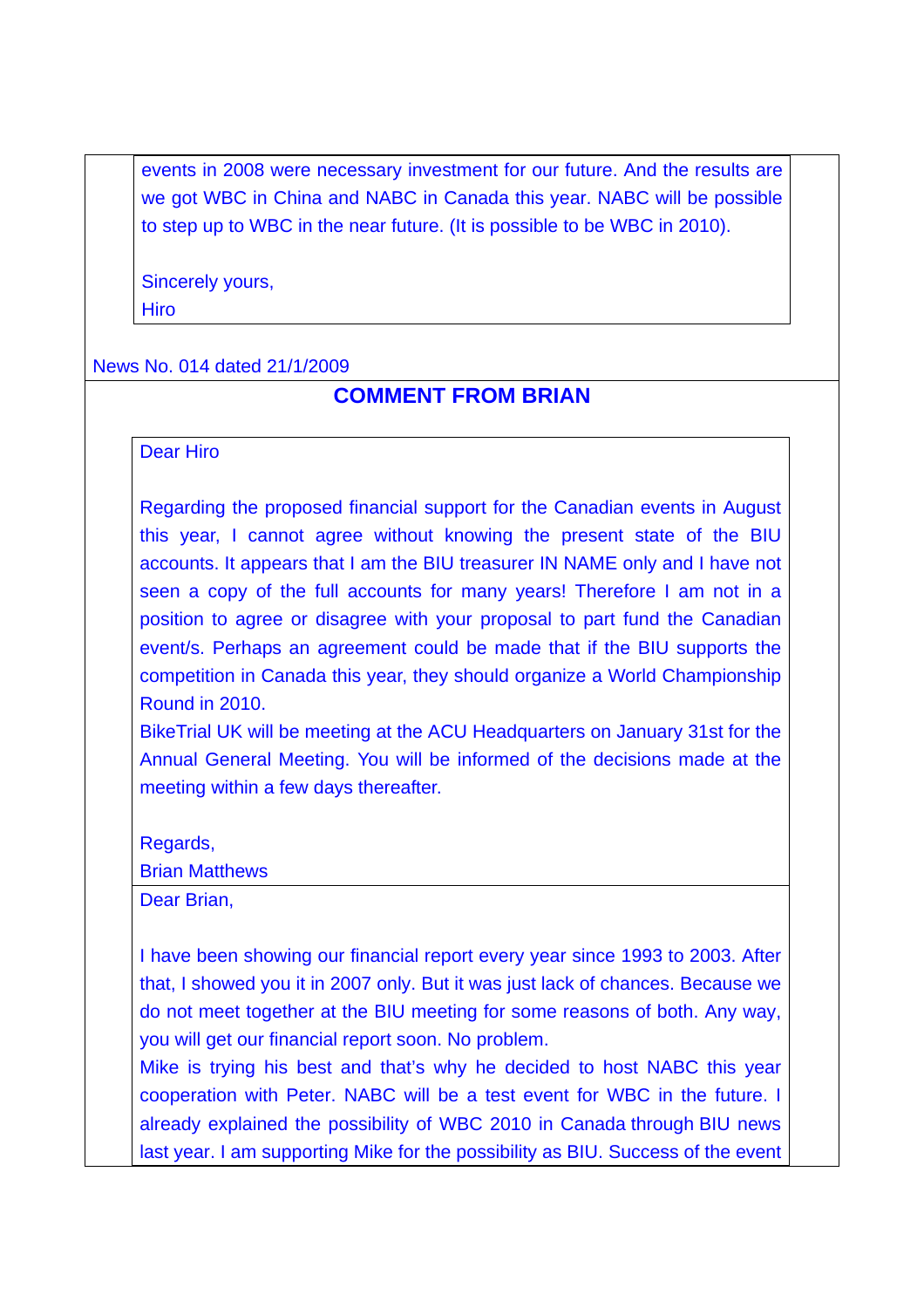will be a very important step to forward the project. And that is a normal process for international events to grow to the WBC. I will wait for your report of general meeting.

Sincerely yours,

**Hiro** 

News No. 013 dated 20/1/2009

# **ENTRY FEE**

We got an opinion about entry fee for WBC from China.

Dear Hiro

As I investigated in China Riders, if set an Entry fee for WBC, 20 Euros Entry Fee maybe could be afford by the riders.

Best Regards

Jason

News No. 012 dated 19/1/2009

# **RIDING SCHOOL IN JAPAN**



Yesterday on 18/Jan., a Biketrial Riding school was held at Shiinosato Trial park in TENRYU city Shizuoka Prefecture. Over 50 beginner riders (over 80 riders in the last Oct.) took part to the school and they enjoyed it together. The event was organized by a local Biketrial club and they make it on every third Sundays (12 x a year) since 1994. Now is very popular in Japan.

News No. 011 dated 19/1/2009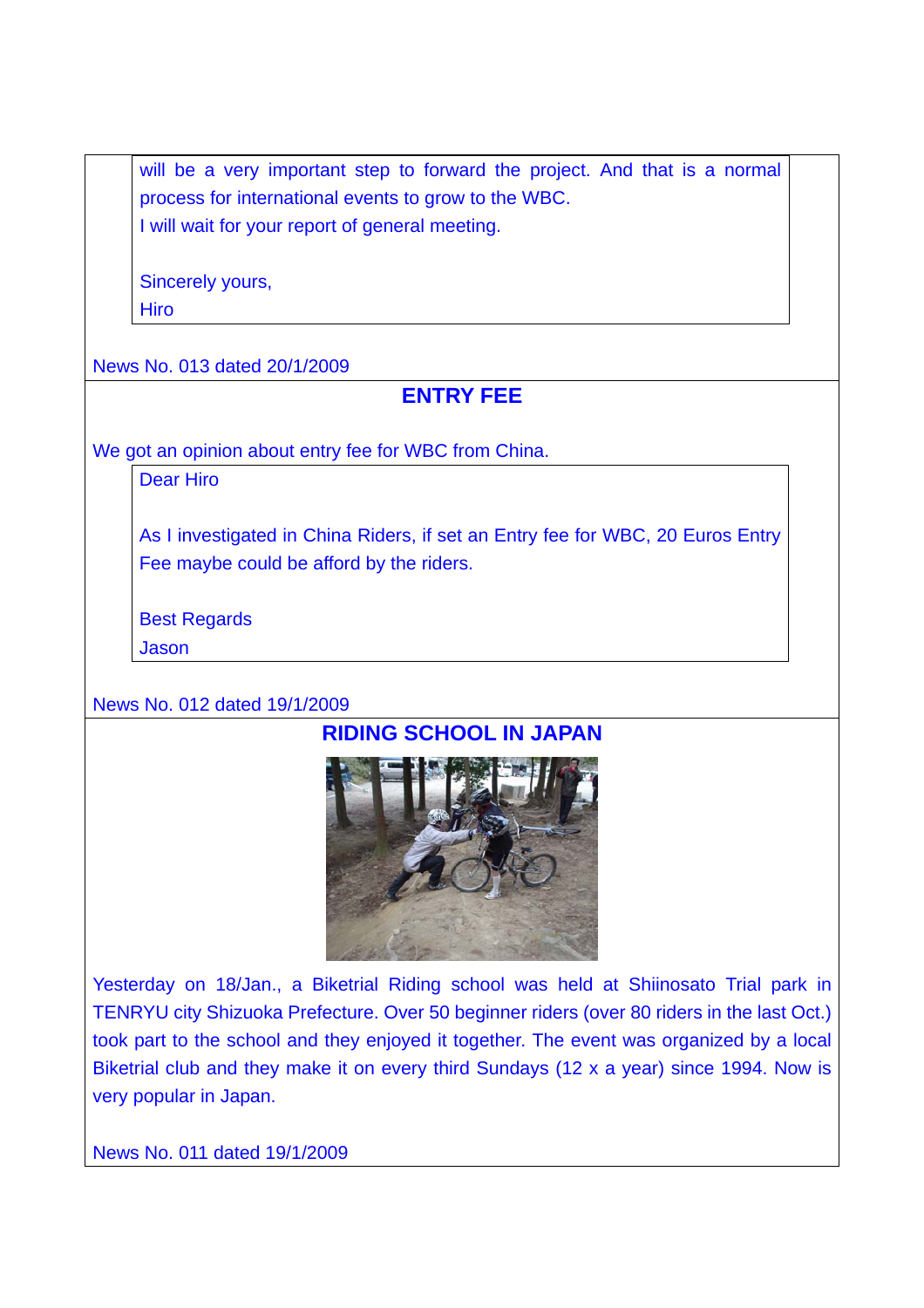## **NEWS FROM CANADA**

The date of the first North American Biketrial Championship will be on 8/August 2009 at CPTA in Vancouver. And TRIALWORX will be held on 14-15/August in Whistler. I hope some top riders will take part to the events.

Hiro,

Preparations are going well for the upcoming season. We will have a competition in Vancouver on Aug 8th (NABC) and Whistler on Aug 14, 15 (Trialsworx). We hoped to have the Canadian and USA winners from the August 8th competition receive a trip to China for the worlds event but as we will not know the winners until then it may be difficult to get the travel plans organized as the airlines want names much earlier than that. We are working on a solution.

Will you be coming to Vancouver at that time? What are the chances of Kazuki and/or Cesar coming out as well? We could work out a deal if they want to teach a clinic while they are here. It would be a way for them to make a little bit of money as well as us getting some big names coming to the competitions. Possibly \$50 for a 2 hr clinic x 20 riders equals \$1000 which the riders could share?

Sponsorship money is still very difficult so we cannot offer free invites but we can offer accommodations in Vancouver and Whistler to some extent. Of course if you come out we will accommodate yourself. Of course your family is welcome too!!!!!

Will the Whistler video you made be coming out on any dvd soon?

Thanks from the Baia's Dear Mike,

Thanks for your mail. Up to now, I can promise about support 1,500 USD (as I wrote you before) from BIU for the Elite winner. For more support, may be possible but at least I need consensus from some BIU members including Brian. The fee, I can send you whenever I got your bank details. And I will ask China to invite one delegate from North American area (Canada) for WBC 2009.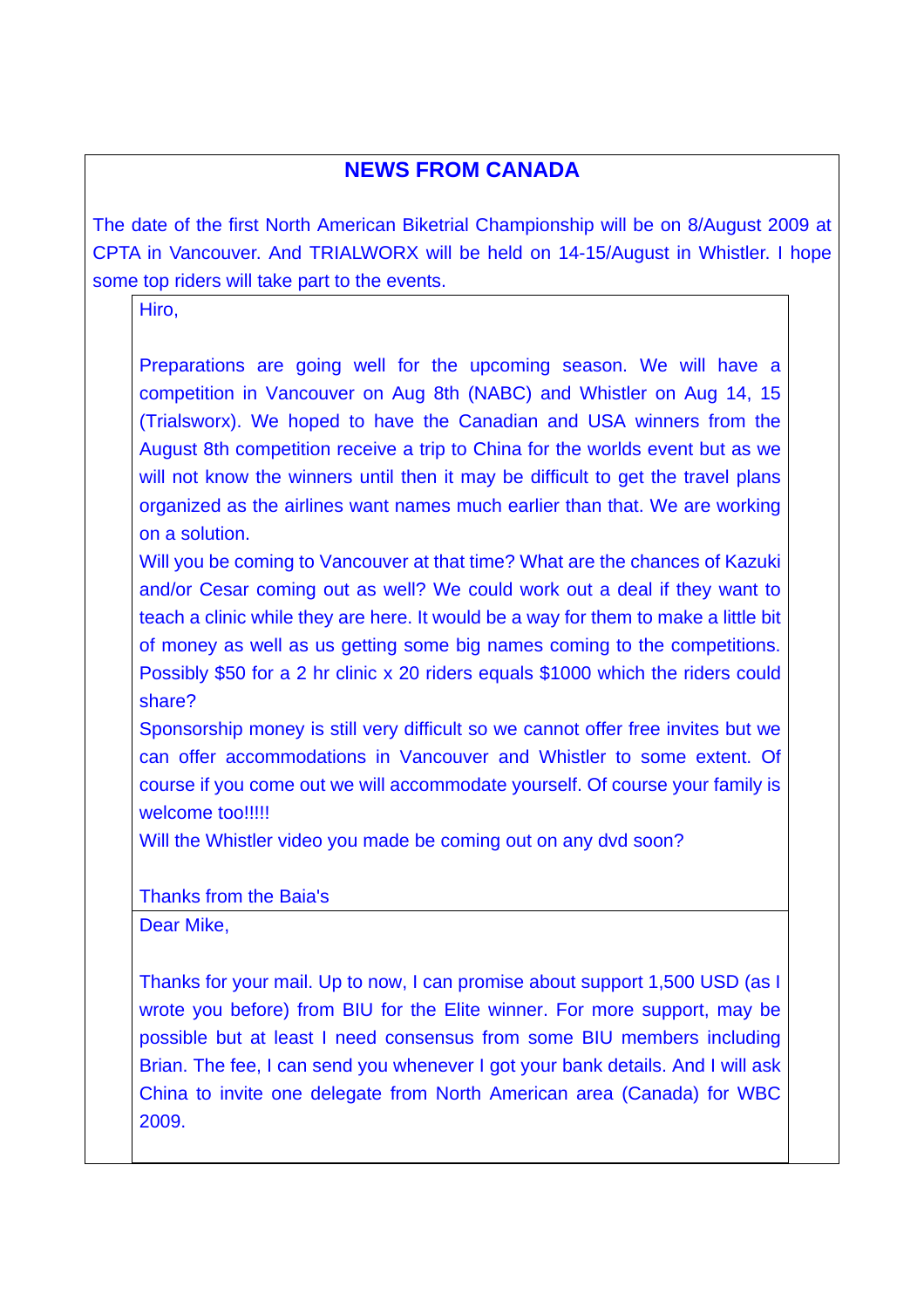My trip to Canada is not sure yet, but I'd like to visit and help the event. If I go, I will try to send some Japanese riders. May be Terai or Shibata can go. I am asking Yuna to go with me.

About clinic of Cesar Canas, I will try to explain it to Ot and Pere.

Sincerely yours, Hiro

News No. 010 dated 14/1/2009



We got the first good news from China for the beginning of this year. Biketrial Elite National champion 2008 in China, Yang Wei Ming made the new record of Hurdle jump in China for TV. Please check the news below and enjoy the photos and the TV program in the webpage of xbreaker. Thanks a lot, Jason!!! It is a great promotion and we hope it helps the promotion of WBC 2009 in Ping tang.

Dear Hiro

On 11 January, Shanghai rider Yang Wei Ming create new BikeTrial Hurdle Jump record of China in CCTV program, which is held by Shanghai Great World SDJJNS, Shanghai Media Group(SMG) and CCTV International (Channel 4). This time he jump 23 continuously within 1 minute (Hurdle: 10 with 63 CM height, 130 CM spacing), 3 more than the record of 20 created by himself in the 2006 (Link: http://www.xbreaker.com/ArticleShow.asp?ArticleID=901), Shanghai Great World SDJJNS issued a certificate to this record. The TV program will broadcast in Chinese New Years day.

Details as below: http://www.xbreaker.com/ArticleShow.asp?ArticleID=2316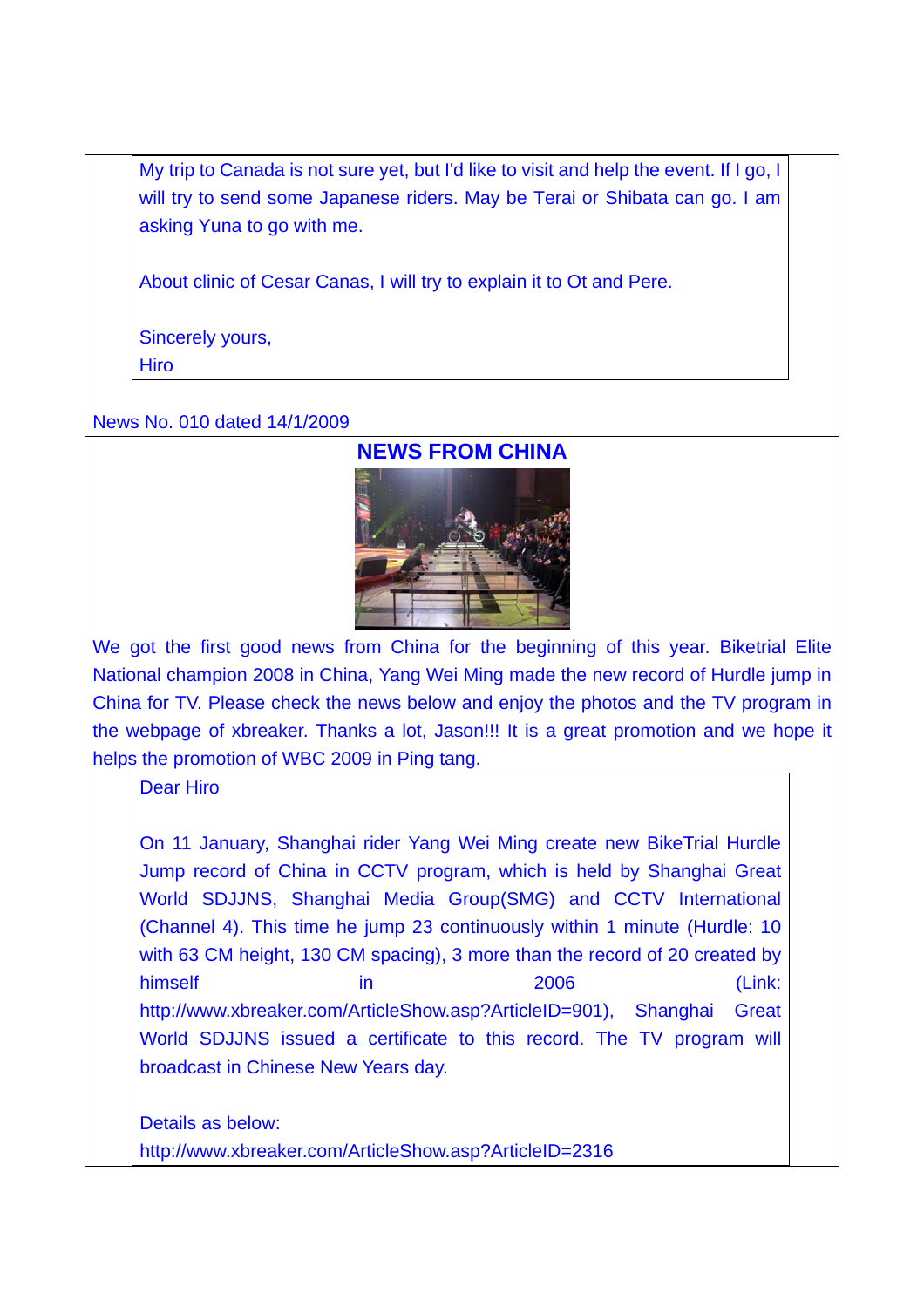News No. 009 dated 13/1/2009

## **NEWS FROM BIKETRIAL ITALY**

Konnichiwa Hiro. Ahoj Libor.

On Sunday 1st of February in Genoa we're going to have the 1st Italy official event 2009.

We're organizing a meeting with all BikeTrial connections (organizers, riders, observers, fans, families, ecc) in order to present the updated italian regulations 2009 and all news releated to italian BikeTrial (new site, European Cup, ecc.). At the end of meeting we'll do a lunch and a practical explanation of new rules and a training with all riders just for fun.

About this subject I ask you this:

1 (Hiro?): I want to set into our italian regulations 2009 the changements of BIU technical 2009, so my question is: will the BIU rules 2009 get out before 1.2.2009? If not, could you revert me the last unofficial changements about rules B1, B2, B3, B4, B5? In this way I'll anticipate unofficially the future changements, and I'll set them officially after the BIU technical regulations 2009. Sorry for this request, but I've missed the relative BIU news files.

2 (Hiro or Libor): We'd like to have a little message from you in order to revert it to all participants about what BIU/EBU expect from italy, prespectives for 2009 and/or 2010, and everything you want to tell to italian movement.

At disposal for any comments or remarks from your side.

Ciao. FEDE (www.biktrialitalia.it)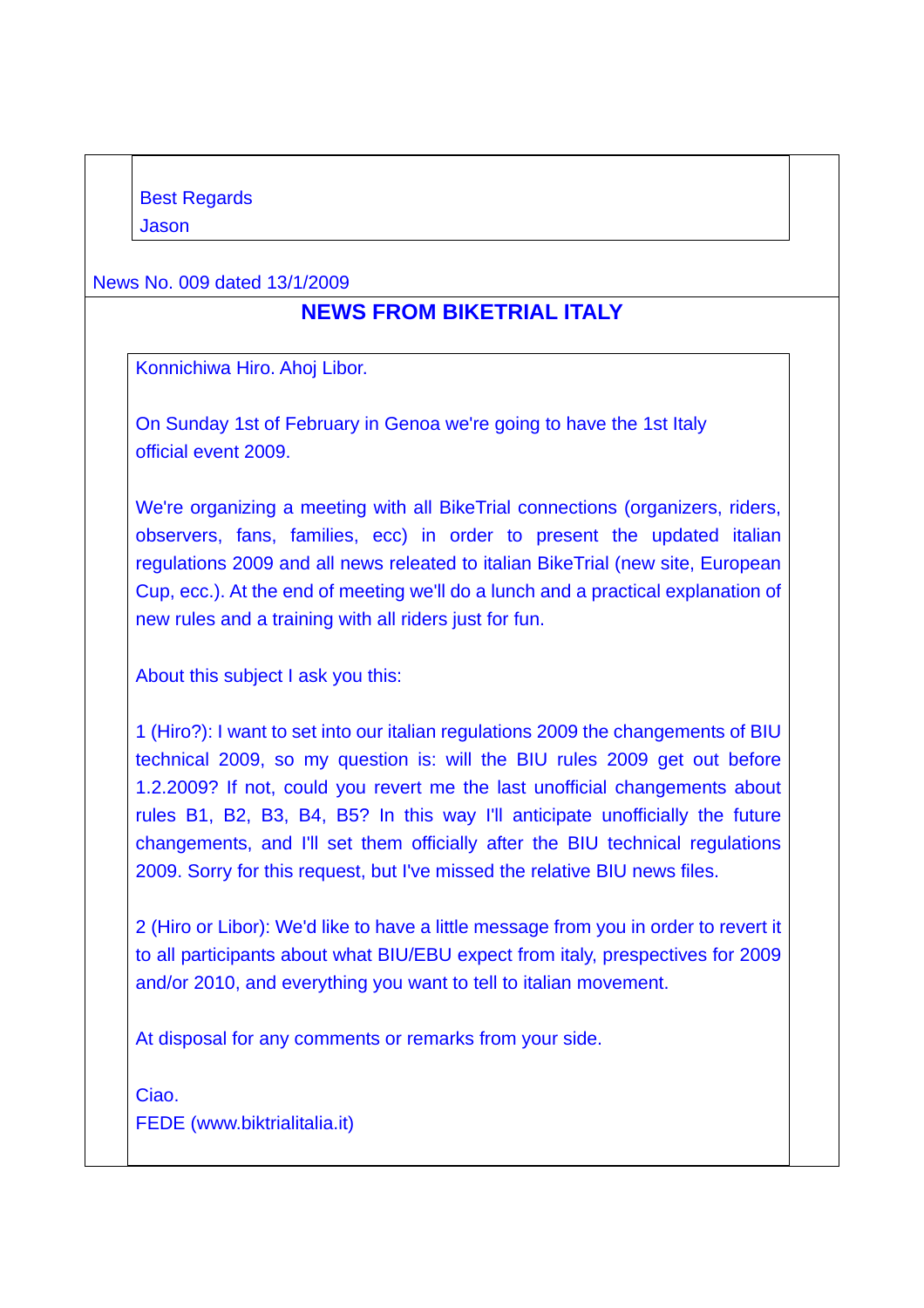PS: after the event, we'll set all into internet of course :) Dear Fede,

About your request 1: Normally we send new version in the late of February or beginning of March by CD. Before sending it, I usually fly to Barcelona to have meeting with Mr. Pi (our sport director) and get his consensus about changing. That is a process I took and I need one or tow months more before issue it. The left matter is ENTRY FEE (A-1, A-2 and A-4) for WBC. In the news in December, I suggested the price between 20 to 50 Euros, and the participants should pay it for each event. I have not received any answer and I am still waiting. I hope we could finish this matter as soon as possible. Any way, now you almost know about what rules will be changed for this year thorough BIU news. And about the penalization rules are already finished. I will send you the rules (may be not complete but I will extract Art 12 and some other part from International Technical Rules 2009 mod. 018) before your event.

About your request 2: There will be no problem to send you my message for the participants of the event. I am sure Libor is the same.

Sincerely yours, Hiro

News No. 008 dated 13/1/2009

## **NEW DELEGATE IN CZECH**

By BIU news on 12/December/2008, we informed you about the new president "Radim Kakac" of Czech Biketrial committee. We got his face photo and his personal details from Mr. Doubek (CMF).



Country: CZECH Name of delegate: Radim KAKAC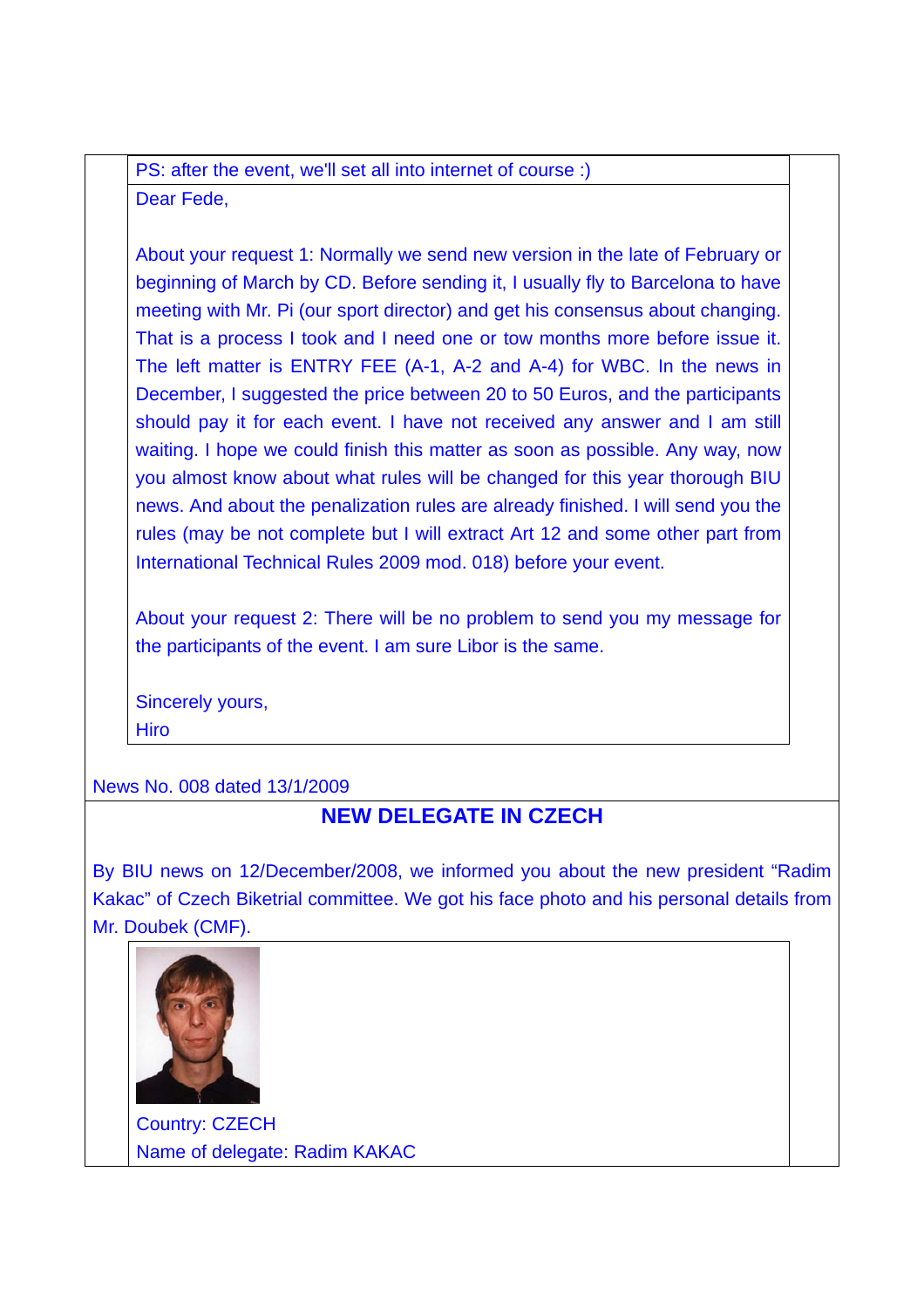| Address: CZ-678 01 Blansko, K.H.Machy 14 |
|------------------------------------------|
| Phone No: ++420 603 571 635              |
| E-mail: radim.kakac@tiscali.cz           |
| Website: www.biketrial.cz                |

News No. 007 dated 9/1/2009

### **TV IN CHINA**

2008 National Elite champion in China, Yang Wei Ming will challenge his hurdle jump record on TV. Below is the news from Jason.

Thanks for the news.

Shanghai rider Yang Wei Ming will challenge his Hurdle Jump record in China on 12 Jan., the program will broadcast on CCTV in Chinese new years' day. I haven't received BIU DVD, is it send to me?

Best Regards

Jason

Dear Jason,

I sent the DVD set just about 1 month ago. It is very strange??? For your knowledge, I will send you our latest official records list of WBR and the rules.

Sincerely yours,

**Hiro** 

Dear Hiro

It's really strange, I have checked many times, but no post there. Thank you for the file.

Best Regards

Jason

Dear Jason,

I think something happen on the way to deliver it during in the Christmas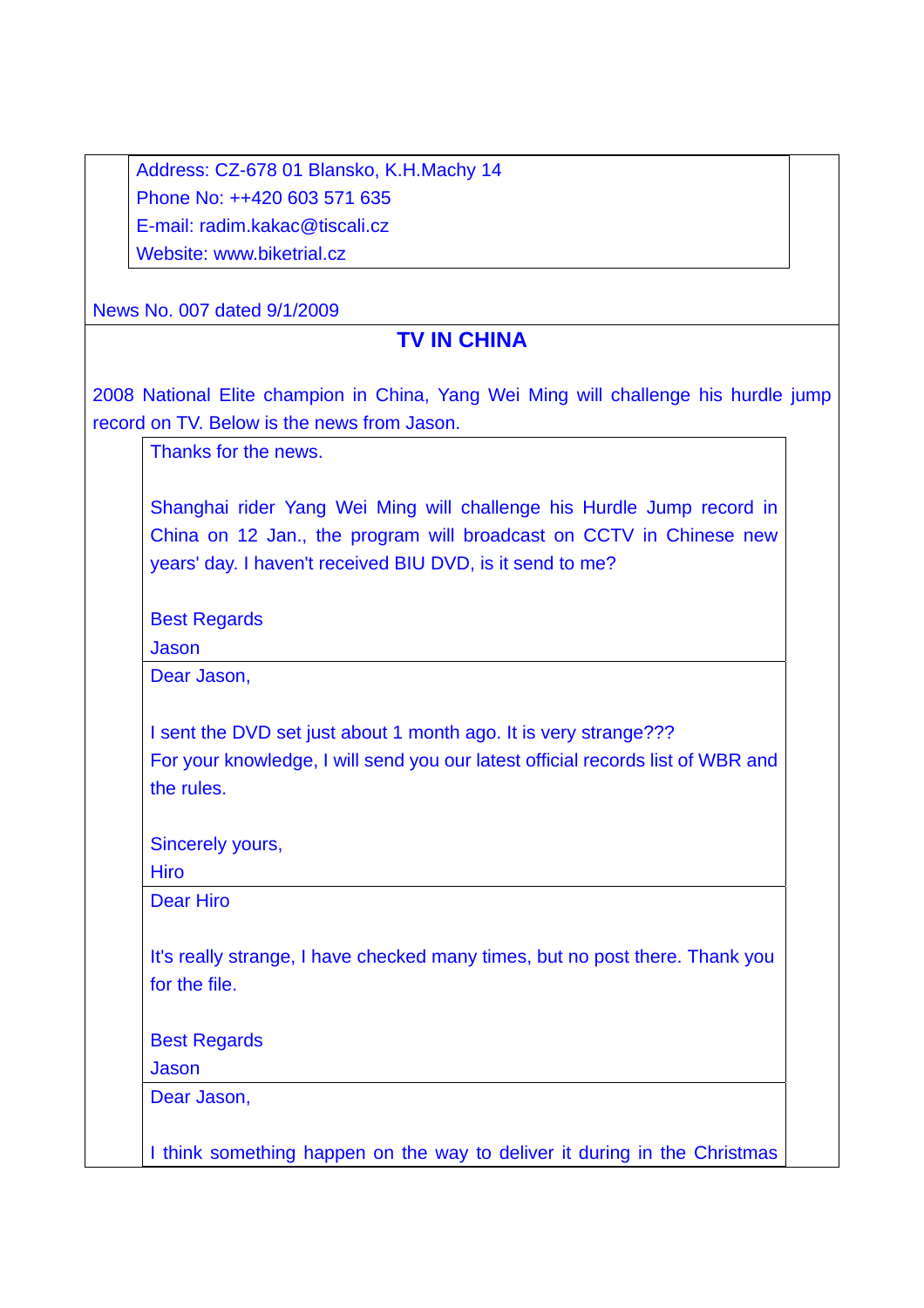season. I will try to send you the BIU 2008 DVD one more time. I have no more stock of them. So it will take some days to prepare. Please wait.

Sincerely yours,

**Hiro** 

#### News No. 006 dated 7/1/2009

### **NEWS FROM SINGAPORE**

Dear Hiro,

I am having an event for demonstration. it was very big when we did the demo for them its called BikeAsia 2008. This year for BikeAsia 2009 they want to do something big. So i am asking what do we need to make new official records for Asia Pacific region? For example number of nation delegates, or no pf participant from different country or just Singapore? We are already doing a speed dual trials and BikeTrial Demo + clinic for public for this event, hence we also want to do a record jump. Please advise how to make this new record for Asia Pacific region.

Thanks and Regards **Walton** 

Dear Walton,

That is a good idea to making record challenge contest for the event. I will send you the latest list of BWR (Biketrial World Records) and the rules. Then you can modify something for the event for Asian level. BAU can set the rules and the condition for BAR.

Sincerely yours,

**Hiro** 

Dear Hiro,

Our only concern is the need of more than 1 delegate. I am host delegate and will inviting 1 more delegate (Malaysia) and Presence of Ram (BAU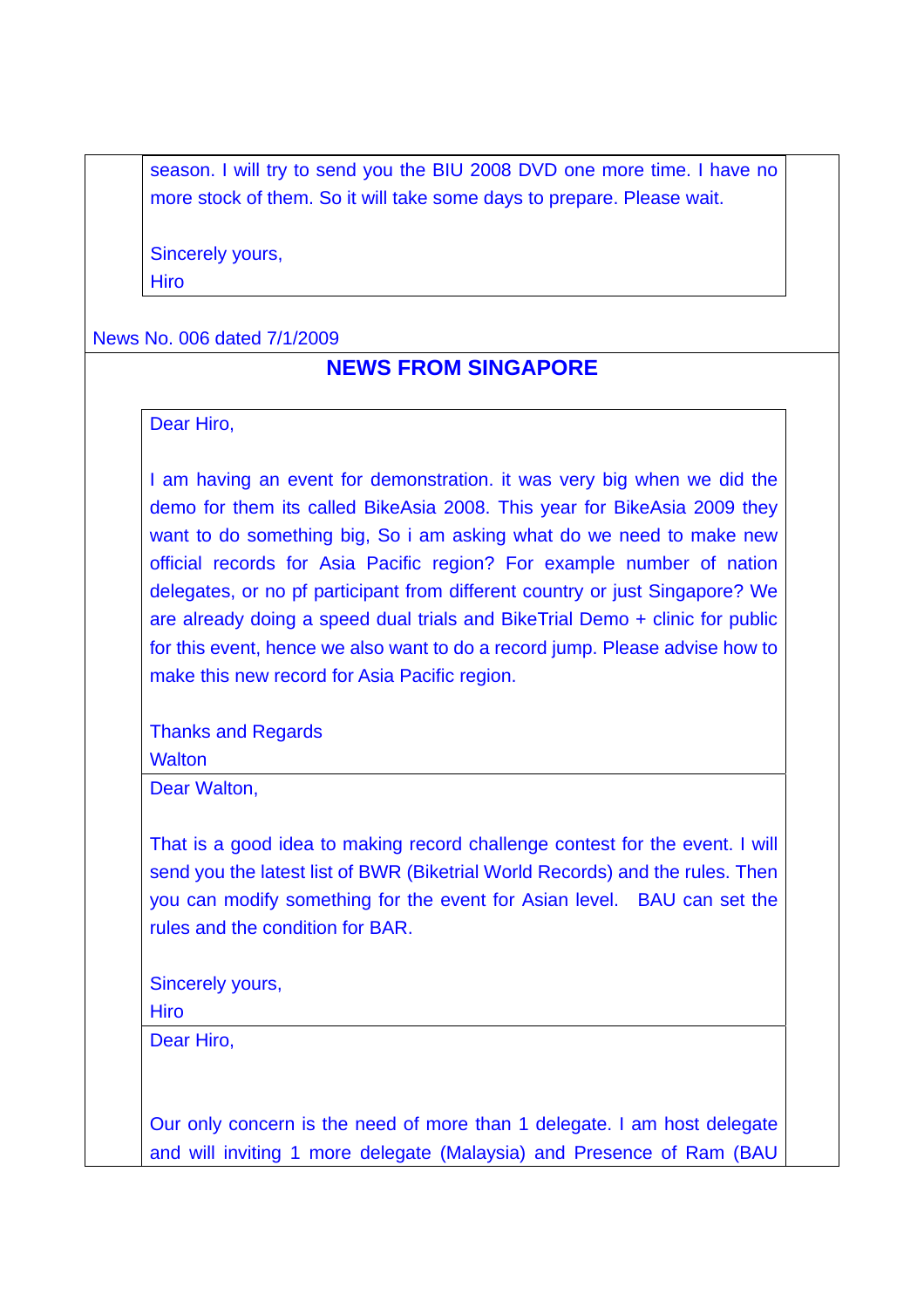president) sufficient to be an Asia Record? Thanks for your advice.

Regards

**Walton** 

ACCEPTABLE.

Sincerely yours,

Hiro

News No. 005 dated 7/1/2009

# **MAIL FROM CANADA**

We also sent our DVD to some riders who cooperated to our international events and we got a mail from a Canadian rider.

Hello Hiro,

Thank you for the DVD that you sent me. I enjoyed every minute of it. I hope to see you in 2009. Happy New Year!

Jeff Anderson

News No. 004 dated 6/1/2009

## **FROM EBU TO ITALY**

Did you already check the new website of Biketrial Italy? EBU sent below answer to Italy about it.

Dear Federico,

First I would like to wish you Good Luck and Good Health in this year. Thank you very much for your e-mail with the news from Italian BikeTrial. I am glad that our sport grows up in your country. Your website is very nice. We put your e-mail and your web link at our website.

Sincerely yours, Anna Smehlikova